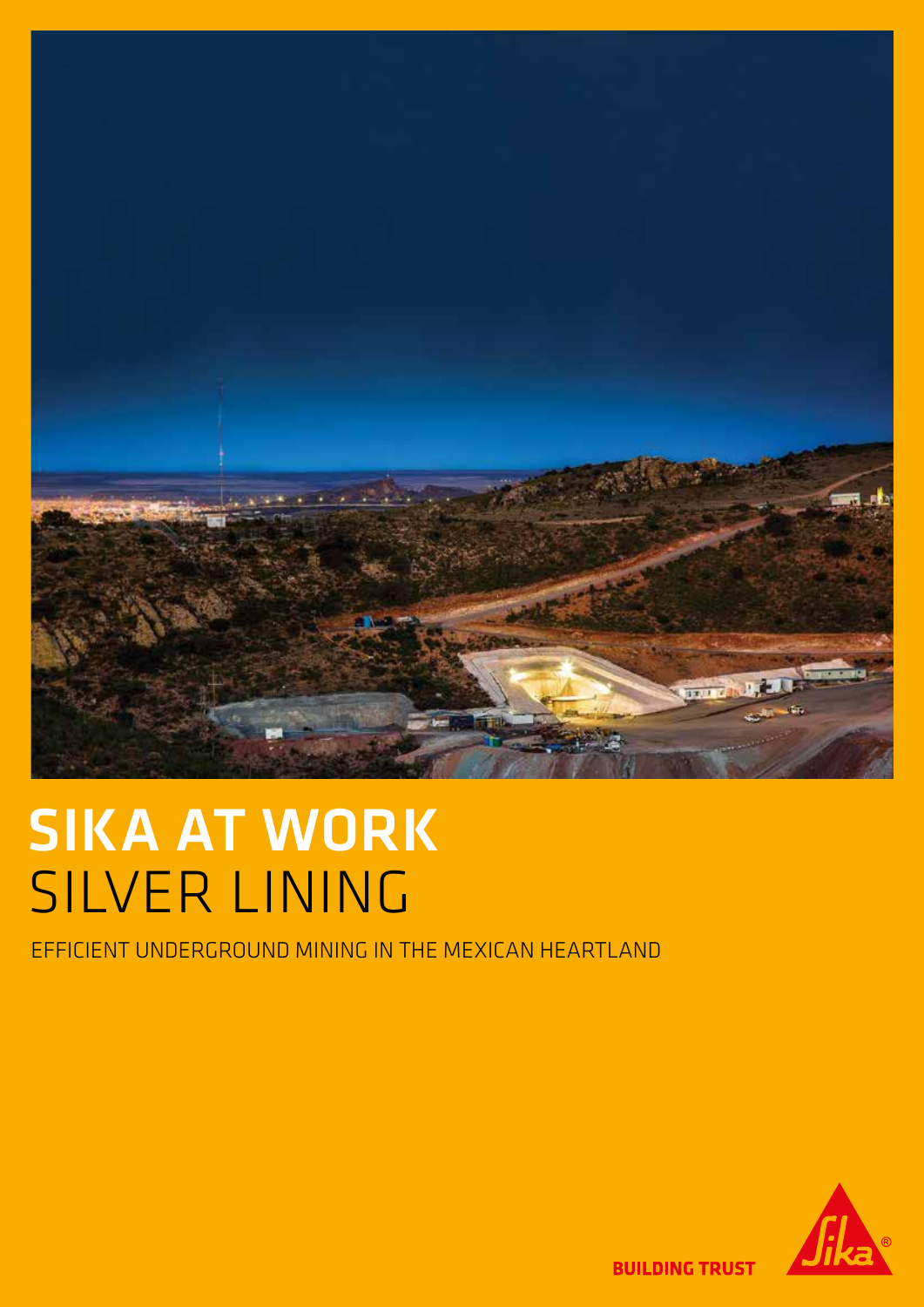### UNDERGROUND MINING IN THE MEXICAN HEARTLAND

#### PROJECT DESCRIPTION

The Mexican state Zacatecas is home to some of the richest silver deposit on the globe. Mined since hundreds of years, this region has been among the major producers of Silver globally. Sika is involved in a number of projects around Zacatecas and Fresnillo supplying underground construction materials to mining projects such as the Fresnillo, Juanicipio and Saucito operations from Fresnillo plc, the Goldcorp Peñasquito mine or the Frisco Tayahua operation. Fresnillo plc is the world's largest silver producer and also Mexicos largest gold producer, operating a number of mines in Mexico. The Fresnillo and Saucito operations are the flagship operations of the company, providing more than 60% of the silver output of the company. The joint Fresnillo-MAG Silver development of Juanicipio in close proximity to the existing mines will cement the importance of this mining cluster for many years to come Sika is a long standing partner of Fresnillo and it's underground main constractors such as DICOM and strongly involved to help increasing efficiencies, providing close technical support for concrete production, shotcrete application and quality control of the applied primary support

#### RAPID MINE DEVELOPMENT

The mines around Fresnillo are type localities for epithermal silver deposits. Hot, thermal springs, originating from volcanic activity, were responsible in depositing high grade silver, zinc and lead and to a smaller amount gold in narrow, well defined vein systems that are mined today with highly selective mining methods that enable fairly high ore throughput at the same time. Due to the narrow type of mineralisation, multiple development drives need to be installed to enable enough ore output to feed the mill on surface. Nominal output capacity of the Fresnillo mine is around 8.000 tons of ore per day, Saucito around 7.000 tons and the new Juanicipio project will have a planed output of 4.000 tons per day. Alone for the Juanicipio mine development more than 140km lateral underground development will be installed and around 8'000 meters of vertical ore-passes, winze and ventilation raises constructed

#### PROJECT REQUIREMENTS

- Rapid early strength development
- **E** High final strength
- Dense matrix to counter acid mine drainage
- A minimum dosage of accelerator
- **Excellent yielding properties pf the shotcrete liner**
- Extended open time to allow long haulage distance of concrete to the point of use.
- **E** High Energy absorption of the shotcrete liner
- **■** Trouble free application of the shotcrete

#### SIKA SOLUTION

Sika's market leading Sigunit® and Viscoflow® technology are key for the shotcrete and concrete works at the Fresnillo operations. Highly effective and versatile dry shotcrete mixes and powder accelerators are used at different mine sites. At the Fresnillo operations, wet shotcrete is applied mainly by



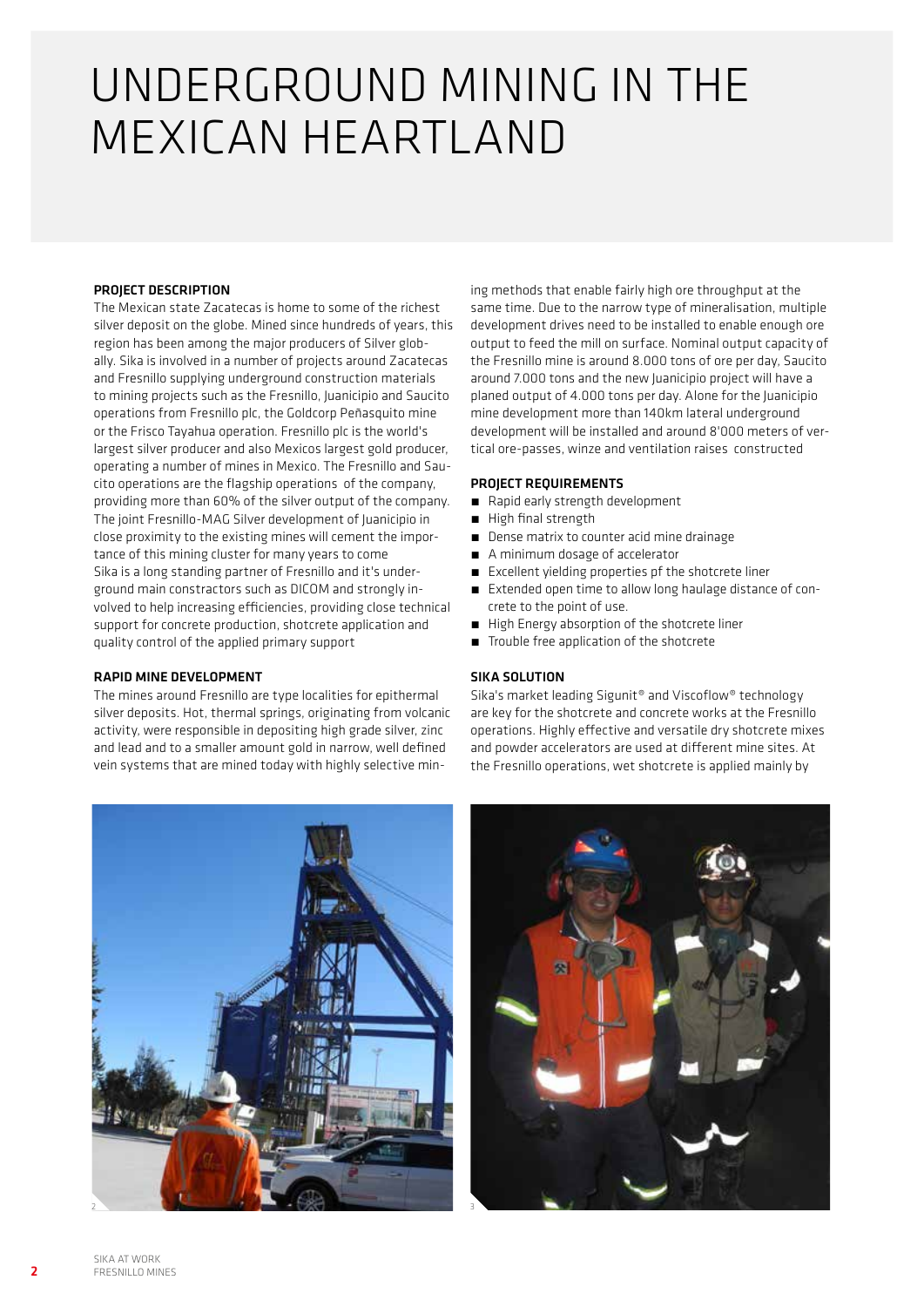SPM 4210 wet spray rigs. The dry mixes are sprayed using Sika Aliva rotary machines. For the shotcrete, the mine relies on the proven Sika Fiber® technology with excellent load bearing capacity at a low fiber dosage. Sika is involved with a number of special projects such as lightweight concrete for void filling and HPC concrete for special reinforcement and ground slab designs. As the concrete is supplied by a batch plant outside the mine perimeter, the long transport and haulage distances to the point of use require and effective retardation of the concrete and hence well adjusted mix design using powerful Sika admixtures. Sika is at the forefront when implementing best demonstrated mining practices from case studies around the world with it's customers and is sharing this knowledge frequently with Fresnillo and DICOM.

### **SELECTION OF SIKA PRODUCTS**<br> **E** Sika Viscoflow® Sur

- 
- 
- Sigunit® L50 AFX Alkali-free, high performance
- ́ Sika Viscoflow® SuperplastIcizer/Slump retainer
- Plastiment liquid Consistency stabilizer<br>■ Sigunit® L50 AFX Alkali-free, high perfo
	-
- shotcrete accelerator<br>Polypropylene Macro-■ Sika Fiber<sup>®</sup> Polypropylene Macro-fiber
- Sika PM 4210 Wet shotcrete spray units
- 
- Sika Aliva **Dry spray shotcrete equipment**
- Many other Sika construction products





3